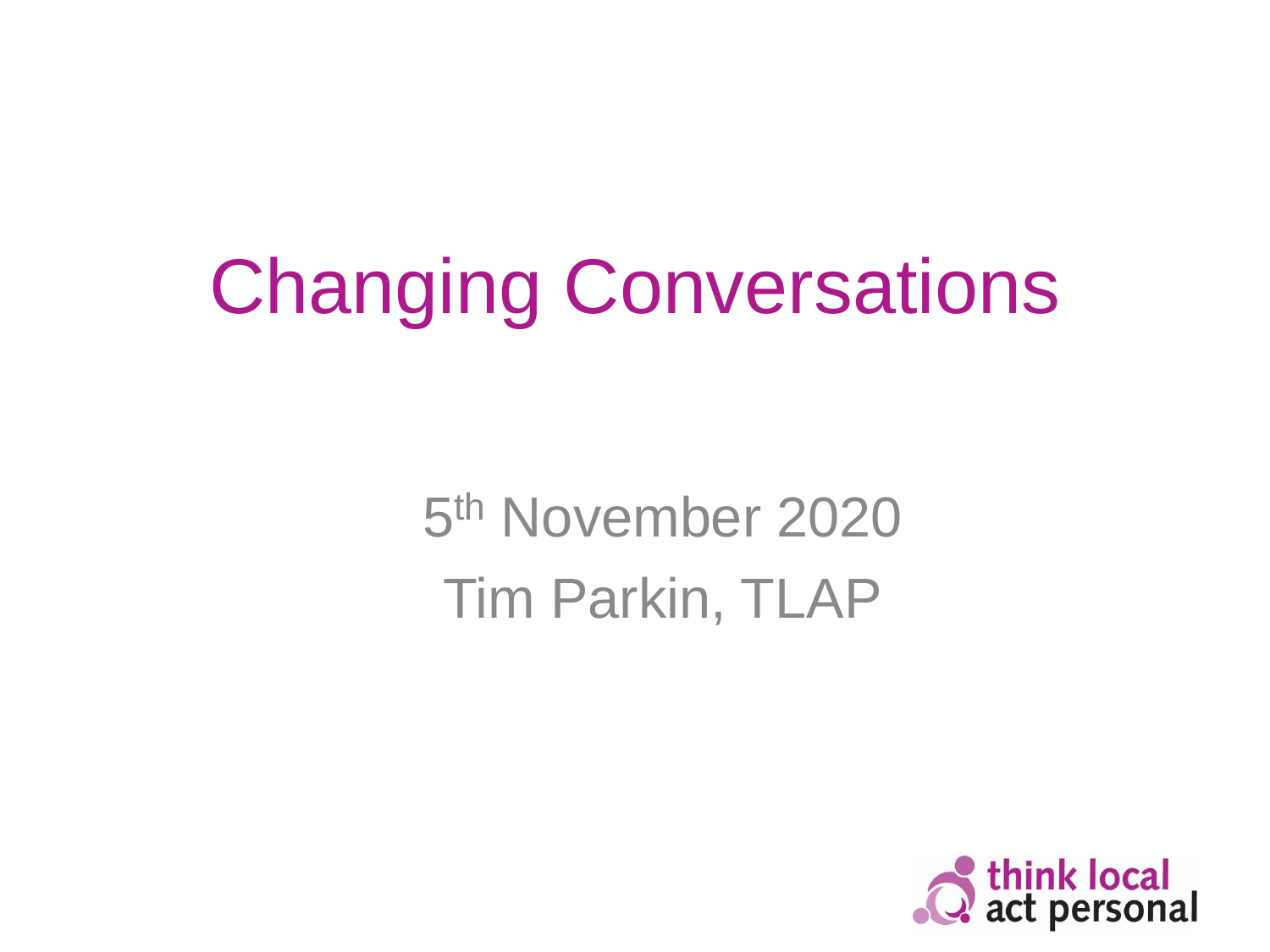### TLAP, transformation, personalisation



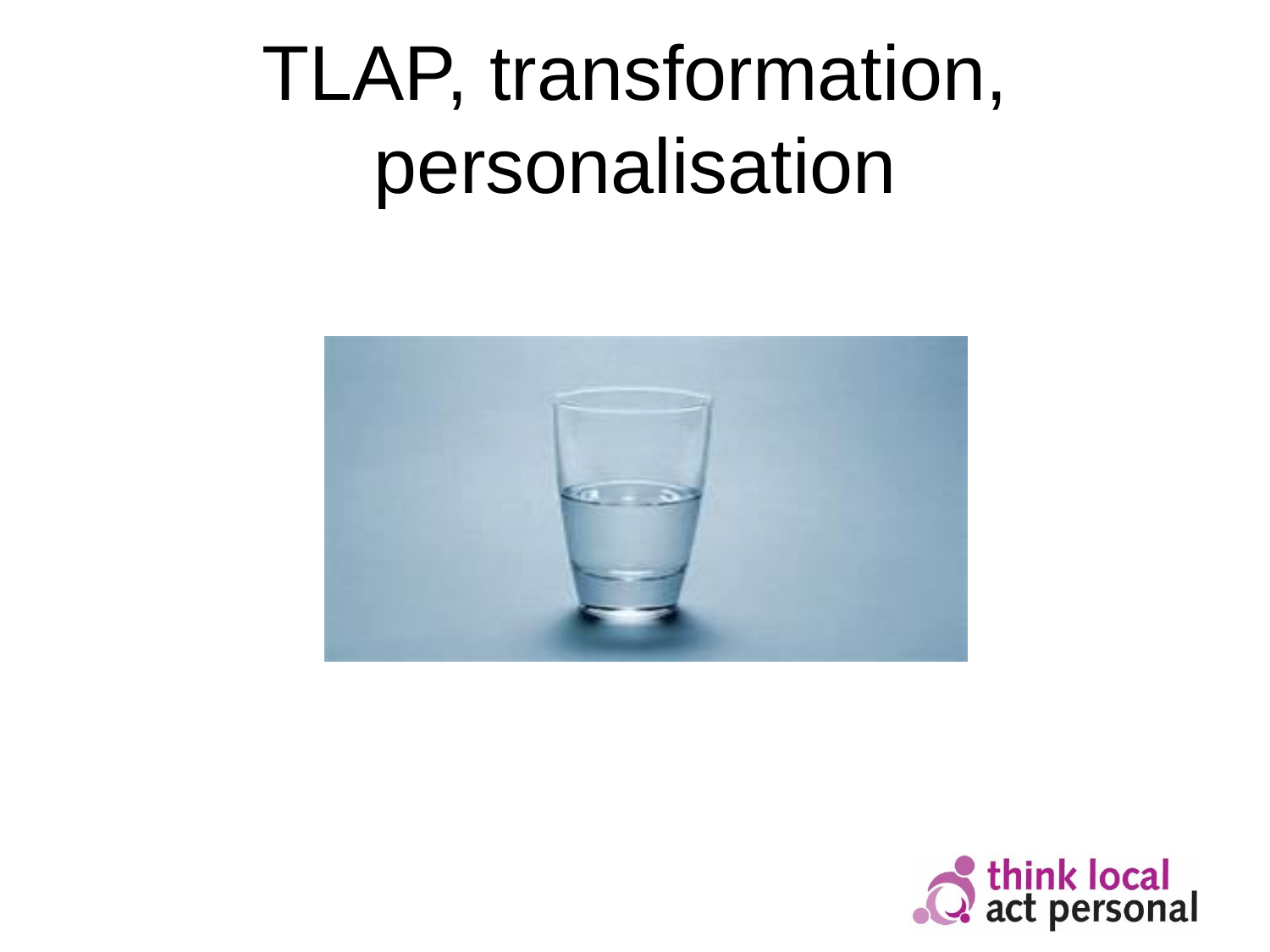## **Learning from Covid**









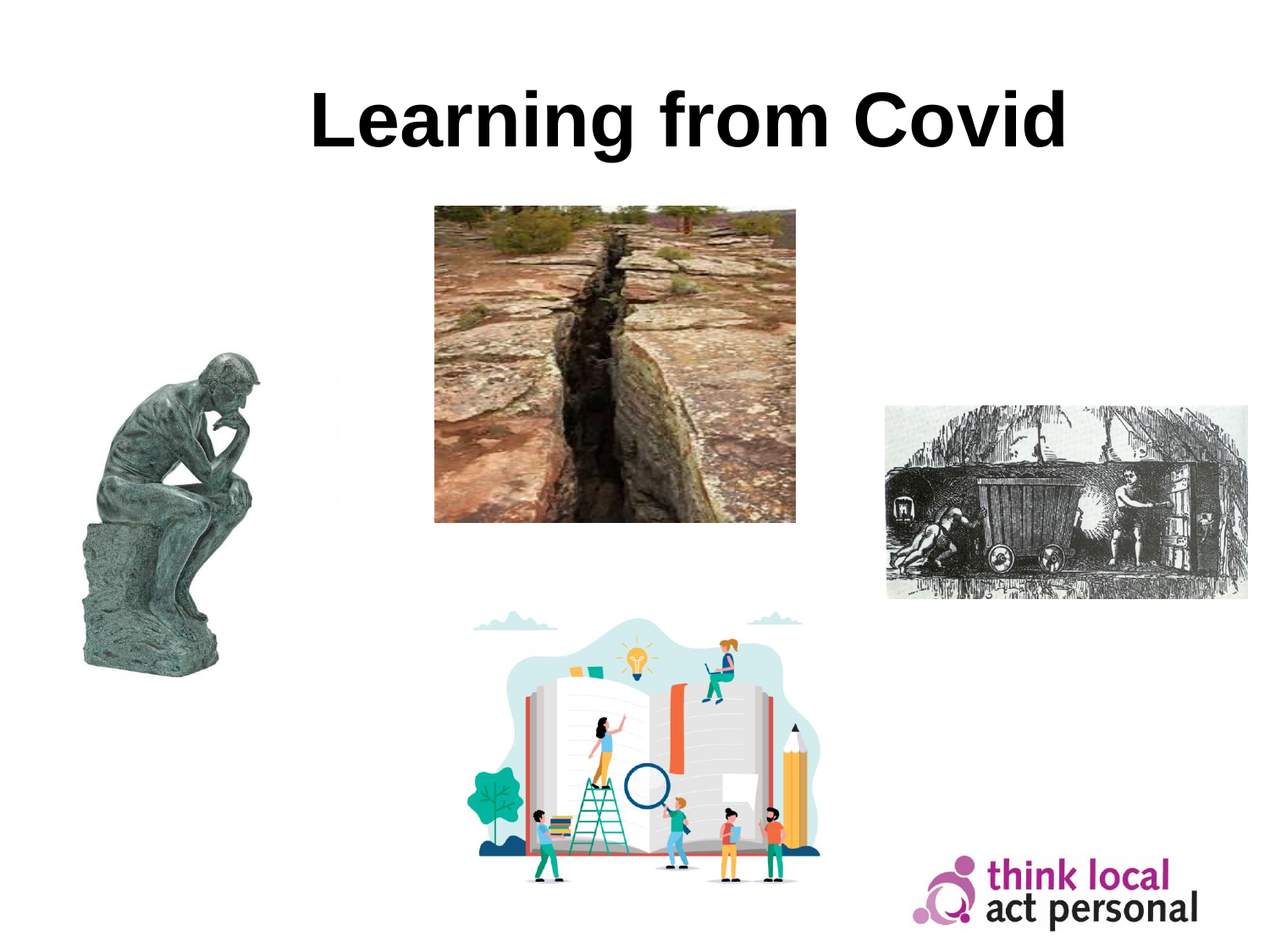### **Not more of the same**

### STATUS QUO 1982



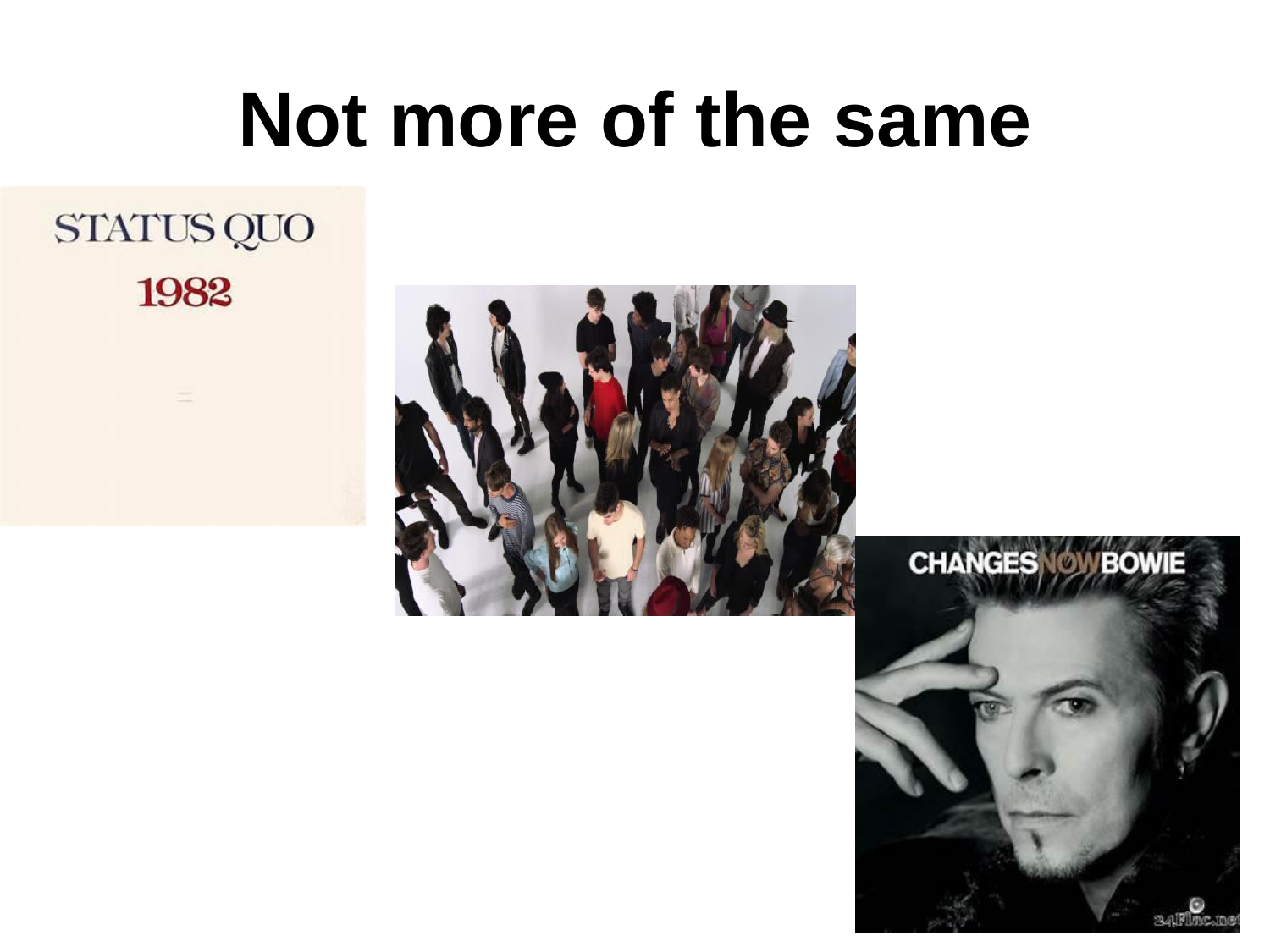### **Investing for change**



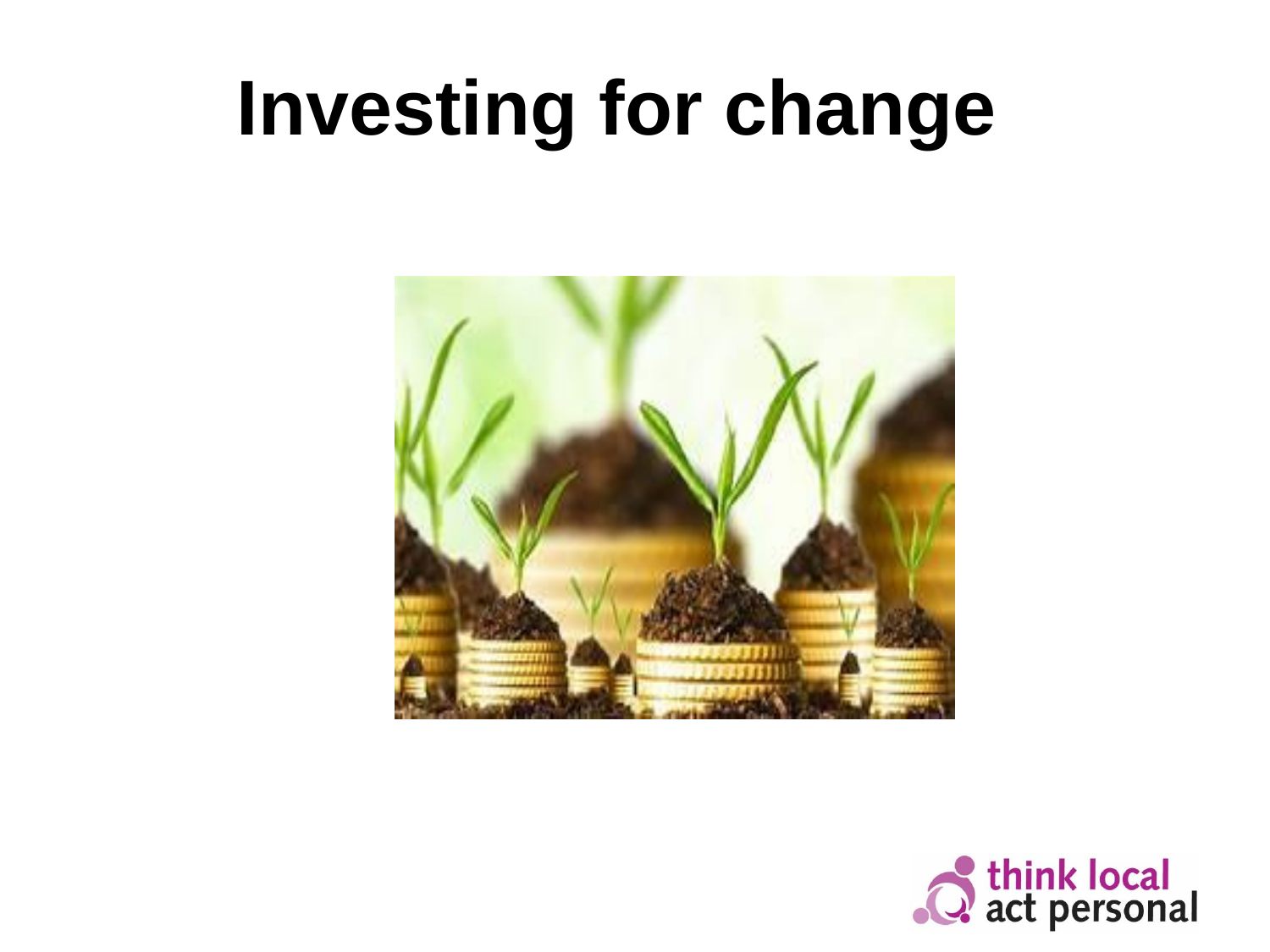### **Early investment in change: making the case**

#### **For asset based and preventative approaches**

- ❑ Targeted funding for councils/partners
- ❑ Innovation fund for technology & to "rapidly test solutions to particularly challenging care problems
- ❑ Transformation & improvement support – with review of markets, much stronger emphasis contribution providers make to the lives of the people and their contribution to the communities in which they operate and to wider society'
	- ❑ Funding to support action to address inequalities

#### **New deal for workforce**

- ❑ Recognition & reward
- ❑ Including Personal Assistants and non-traditional workforce roles
- ❑ Professionalisation & registration?
- $\Box$  Roles which enable prevention, asset based working
- $\Box$  Support growth of innovative models and understand the needs of communities being served.

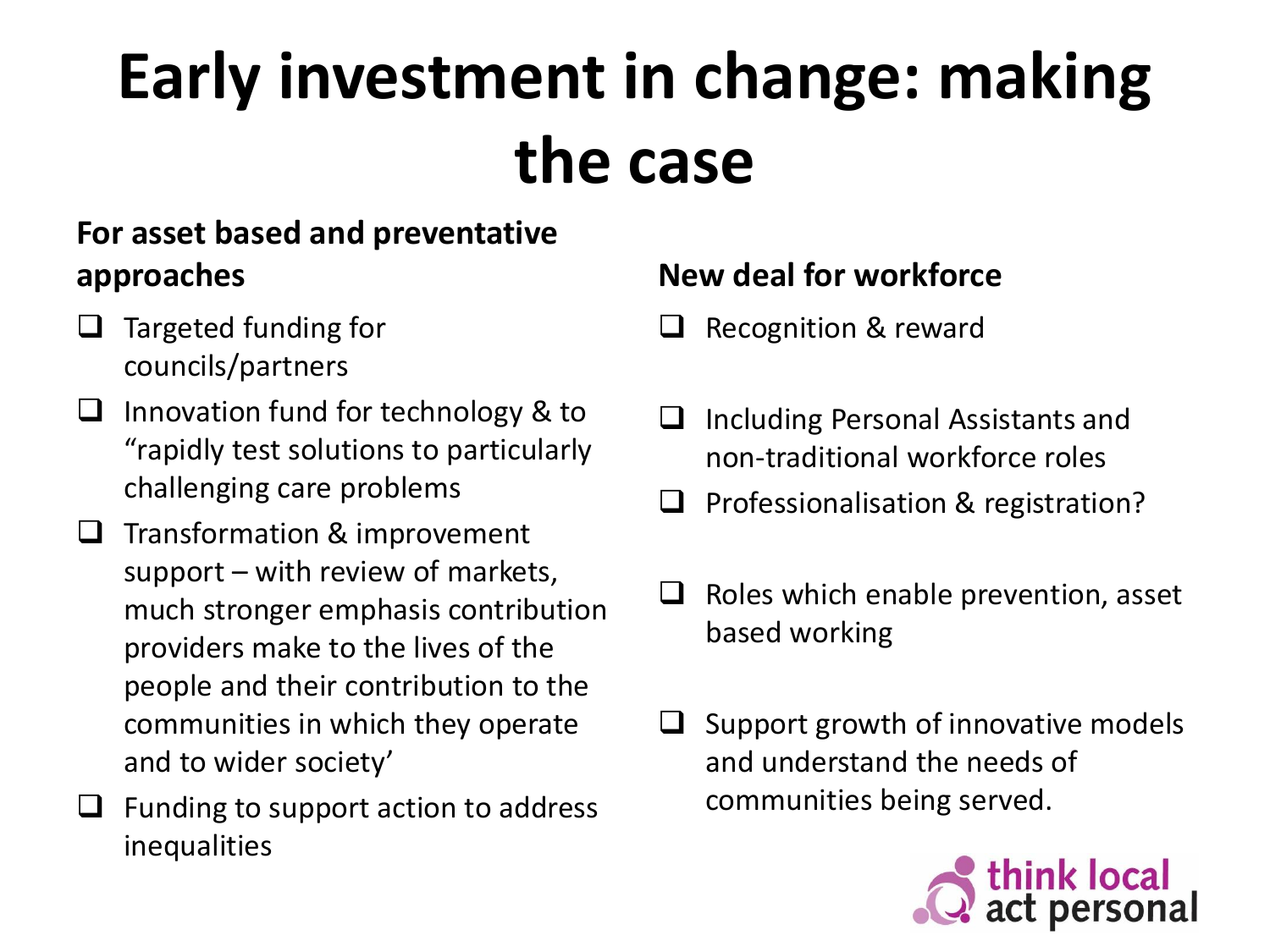### **TIG in the regions**



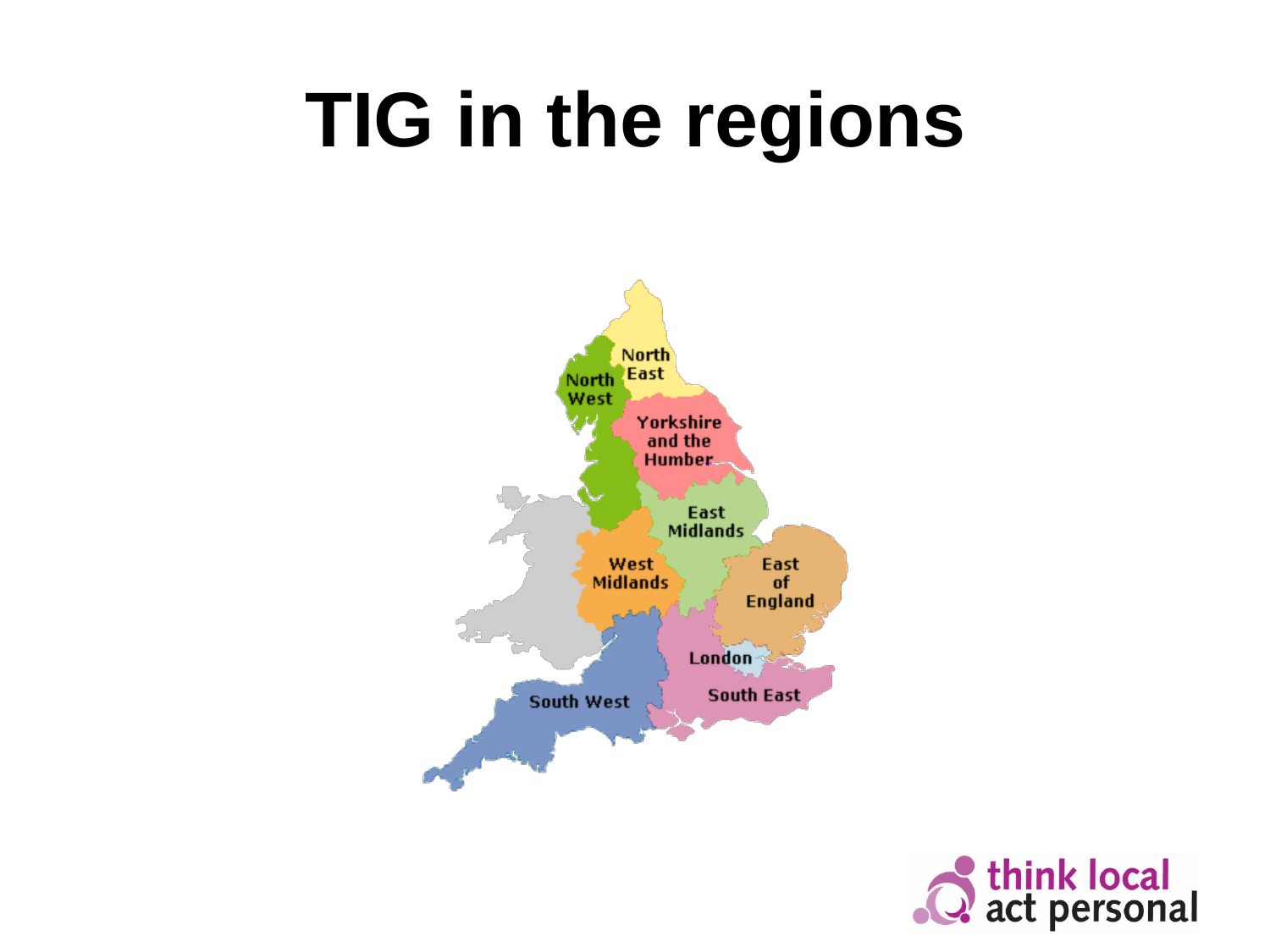# **Early insight**

#### **Reflections**

- **EXECOPEDATE:** Corporate response with better understanding of social care
- 'Local-local'
- Much greater knowledge of community assets
- Contact with wider cohorts via shielding – 'hidden need' uncovered, including BAME

#### **Conversations**

- Keeping a corporate approach universal services (remember Putting People 1<sup>st</sup>)
- Mobilising community letting go but not leaving alone
- Changing models of support (day services + care homes)
- Responses to 'new' need, but not through familiar services
- Equalities recognised, but way forward less clear